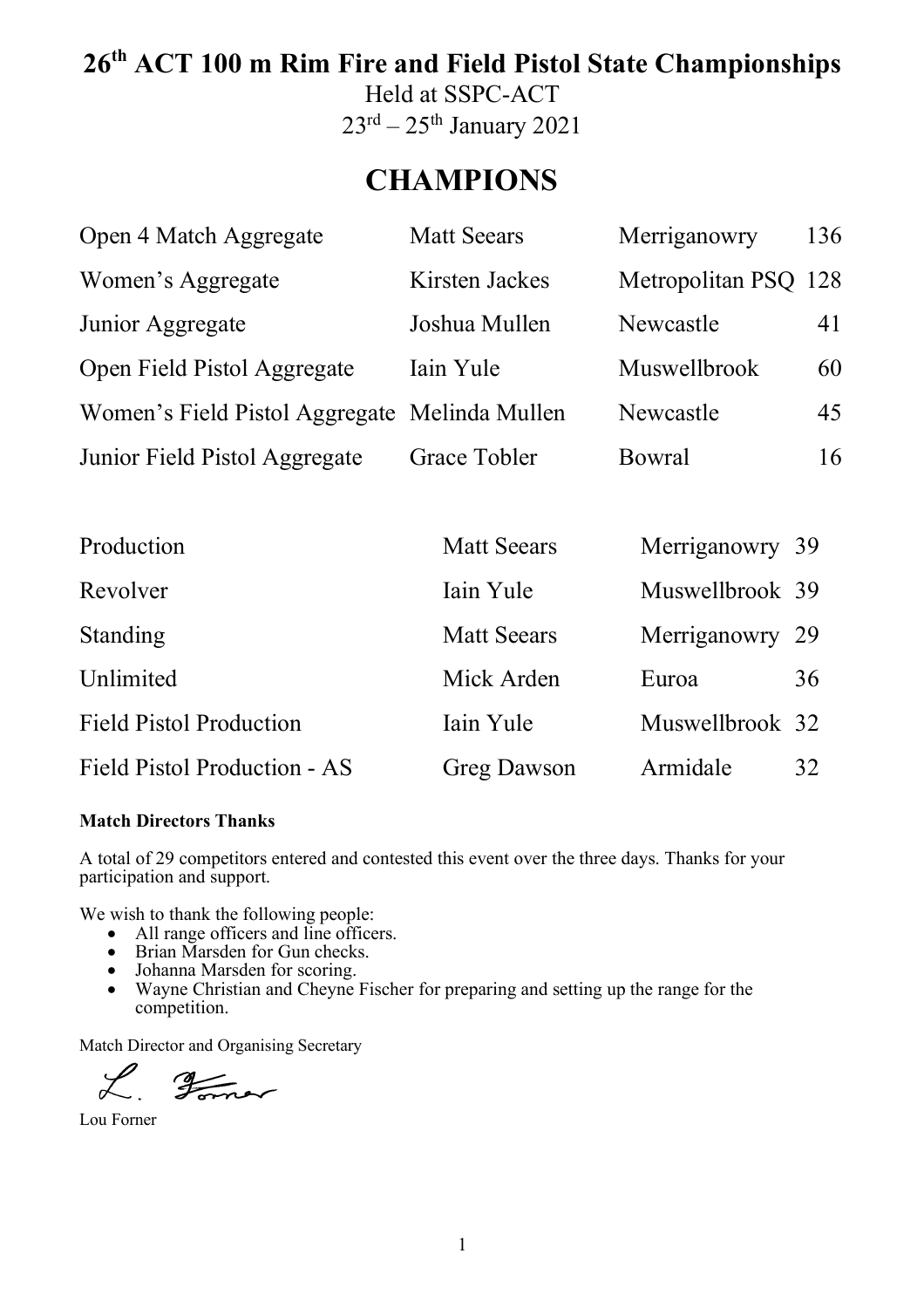### **100m Open Aggregate**

| <b>Aggregate</b> | <b>Top Surname</b> | <b>Name</b>  | Club                | Prod      | Rev | <b>Stand</b> | Unlim |
|------------------|--------------------|--------------|---------------------|-----------|-----|--------------|-------|
| 136              | Seears             | Matt         | Merriganowry        | 39        | 36  | 29           | 32    |
| 134              | Arden              | <b>Mick</b>  | Euroa               | 37        | 35  | 26           | 36    |
| 131              | Yule               | lain         | <b>Muswellbrook</b> | 36        | 39  | 25           | 31    |
| 131              | Emery              | Kim          | Mt. Lindesay        | 37        | 34  | 27           | 33    |
| 128              | <b>Jackes</b>      | Kirsten      | Metropolitan PSQ    | 38        | 36  | 21           | 33    |
| 114              | Fischer            | Cheyne       | <b>SSPC ACT</b>     | 36        | 36  | 11           | 31    |
| 109              | Forner             | Lou          | <b>SSPC ACT</b>     | 38        | 34  | 15           | 22    |
| 106              | Dunbar             | <b>Bruce</b> | Merriganowry        | 27        | 31  | 21           | 27    |
| 100              | Ledger             | Drew         | Metropolitan PSQ    | 28        | 33  | 11           | 28    |
| 99               | Christian          | Wayne        | <b>SSPC ACT</b>     | 34        | 26  | 20           | 19    |
| 93               | Murray             | Kirk         | Merriganowry        | 30        | 22  | 22           | 19    |
| 91               | <b>Edwards</b>     | Geoff        | Thelmore            | 33        | 26  | 11           | 21    |
| 91               | Marsden            | <b>Brian</b> | Newcastle           | 28        | 25  | 16           | 22    |
| 91               | Mullen             | Melinda      | Newcastle           | 28        | 24  | 22           | 17    |
| 90               | Dawson             | Greg         | Armidale            | 30        | 25  | 14           | 21    |
| 68               | Archibald          | Carmel       | Armidale            | 26        | 18  | 12           | 12    |
| 66               | Rayner             | Jenny        | Merriganowry        | 18        | 18  | 18           | 12    |
| 62               | Vallance           | Dean         | <b>Bowral</b>       | 24        | 18  | 7            | 13    |
| 45               | Himsley            | Scott        | Bowral              | 22        | 8   | 15           | 0     |
| 43               | Carter             | Peter        | Bowral              | 20        | 12  | 4            | 7     |
| 41               | Mullen             | Joshua       | Newcastle           | 13        | 11  | 4            | 13    |
| 32               | Tobler             | Grace        | <b>Bowral</b>       | 14        | 4   | 10           | 4     |
| 28               | Tobler             | Annie        | <b>Bowral</b>       | 13        | 0   | 15           | 0     |
| 27               | Harris             | Peter        | <b>Bowral</b>       | 9         | 14  | 4            | 0     |
| 13               | <b>Bannister</b>   | Jacqui       | <b>Bowral</b>       | 7         | 0   | 6            | 0     |
| 10               | Tobler             | Mary         | <b>Bowral</b>       | 5         | 0   | 5            | 0     |
| 5                | Tobler             | Kathy        | <b>Bowral</b>       | $\pmb{0}$ | 0   | 5            | 0     |
| 5                | Tobler             | Robert       | <b>Bowral</b>       | 0         | 0   | 5            | 0     |

### **100m Womens Aggregate**

| <b>Aggregate Top</b> | <b>Surname</b>   | <b>Name</b> | Club             | Prod | Rev | <b>Stand</b> | Unlim        |
|----------------------|------------------|-------------|------------------|------|-----|--------------|--------------|
| 128                  | <b>Jackes</b>    | Kirsten     | Metropolitan PSQ | 38   | 36  | 21           | 33           |
| 91                   | Mullen           | Melinda     | Newcastle        | 28   | 24  | 22           | 17           |
| 68                   | Archibald        | Carmel      | Armidale         | 26   | 18  | 12           | 12           |
| 66                   | Rayner           | Jenny       | Merriganowry     | 18   | 18  | 18           | 12           |
| 32                   | Tobler           | Grace       | Bowral           | 14   | 4   | 10           | 4            |
| 28                   | Tobler           | Annie       | Bowral           | 13   | 0   | 15           | 0            |
| 13                   | <b>Bannister</b> | Jacqui      | Bowral           | 7    | 0   | 6            | 0            |
| 10                   | Tobler           | Mary        | <b>Bowral</b>    | 5    | 0   | 5            | 0            |
| 5                    | Tobler           | Kathy       | Bowral           | 0    | 0   | 5            | $\mathbf{0}$ |

### **100m Juniors Aggregate**

| Aggregate Top Surname |          | <b>Name</b> | <b>Club</b> | Prod | Rev      | Stand | Unlim    |
|-----------------------|----------|-------------|-------------|------|----------|-------|----------|
| 41                    | 0 Mullen | Joshua      | Newcastle   | 13   | 11       |       | 13       |
| 32                    | 0 Tobler | Grace       | Bowral      | 14   | 4        | 10    | 4        |
| 28                    | 0 Tobler | Annie       | Bowral      | 13.  | $\Omega$ | 15    | $\Omega$ |
| 10                    | 0 Tobler | Marv        | Bowral      | 5    |          | .5    |          |

Johanna Marsden Silhouette Scorer 26/01/2021

BK Mansclen

Brian Marsden JP AFIEA. MEAA Judge "B" MS 2747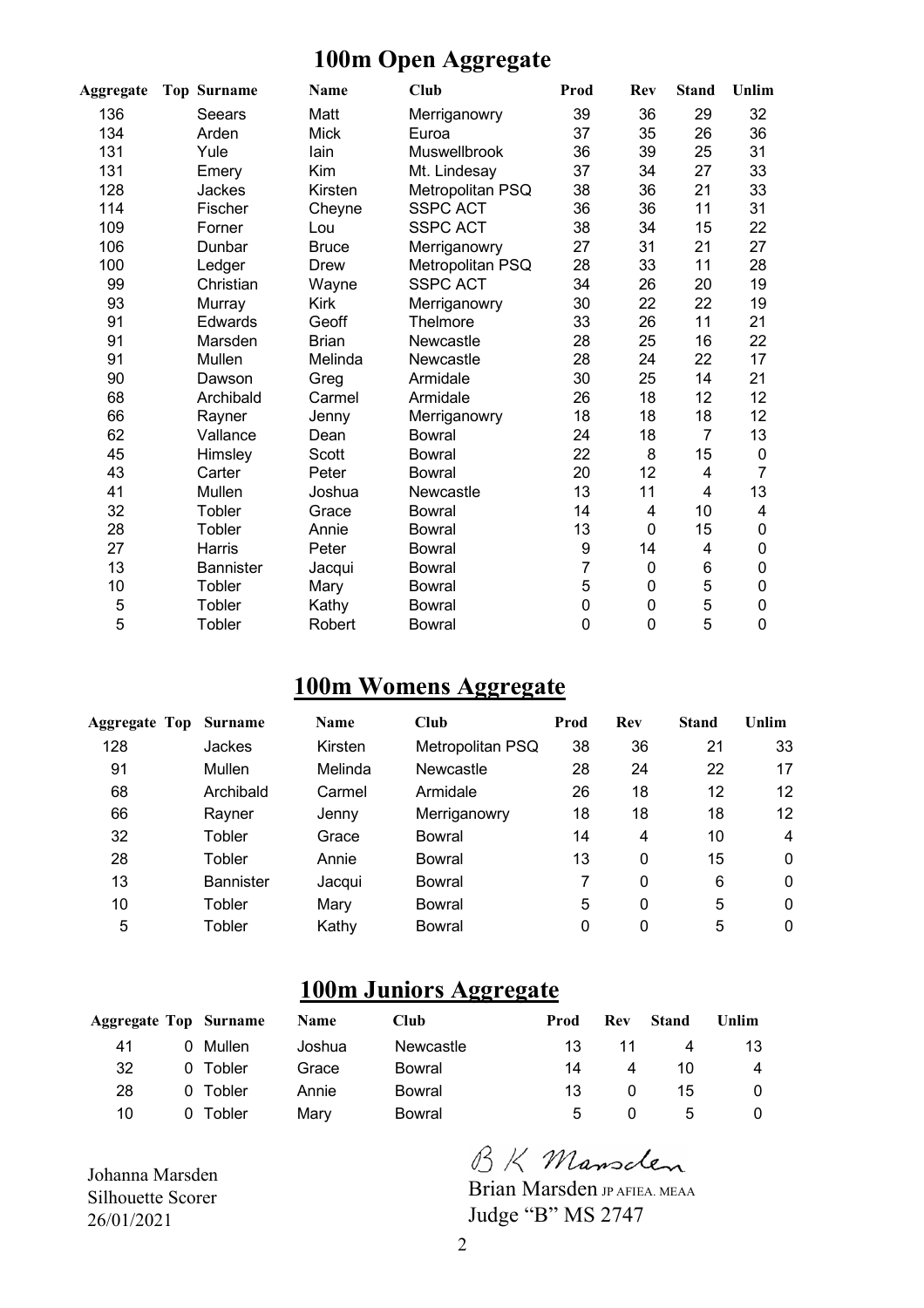### **Field Pistol Aggregate**

| Aggregate | <b>Surname</b> | Name         | <b>Club</b>      | Production     | <b>Any Sight</b>          |
|-----------|----------------|--------------|------------------|----------------|---------------------------|
| 60        | Yule           | lain         | Muswellbrook     | 32             | 28                        |
| 60        | Dunbar         | <b>Bruce</b> | Merriganowry     | 28             | 32                        |
| 57        | Dawson         | Greg         | Armidale         | 25             | 32                        |
| 57        | Seears         | Matt         | Merriganowry     | 28             | 29                        |
| 55        | Emery          | Kim          | Mt. Lindesay     | 27             | 28                        |
| 51        | Arden          | <b>Mick</b>  | Euroa            | 25             | 26                        |
| 50        | Christian      | Wayne        | <b>SSPC ACT</b>  | 19             | 31                        |
| 45        | Marsden        | <b>Brian</b> | Newcastle        | 20             | 25                        |
| 45        | Mullen         | Melinda      | Newcastle        | 24             | 21                        |
| 41        | Edwards        | Geoff        | Thelmore         | 22             | 19                        |
| 40        | Murray         | Kirk         | Merriganowry     | 23             | 17                        |
| 40        | Forner         | Lou          | <b>SSPC ACT</b>  | 20             | 20                        |
| 39        | <b>Jackes</b>  | Kirsten      | Metropolitan PSQ | 21             | 18                        |
| 37        | Fischer        | Cheyne       | <b>SSPC ACT</b>  | 18             | 19                        |
| 34        | Archibald      | Carmel       | Armidale         | 15             | 19                        |
| 33        | Harris         | Peter        | Bowral           | 11             | 22                        |
| 31        | Rayner         | Jenny        | Merriganowry     | 11             | 20                        |
| 30        | Ledger         | Drew         | Metropolitan PSQ | 15             | 15                        |
| 16        | Tobler         | Grace        | <b>Bowral</b>    | 7              | $9\,$                     |
| 15        | Tobler         | Robert       | Bowral           | 0              | 15                        |
| 13        | Himsley        | Scott        | <b>Bowral</b>    | 13             | $\boldsymbol{0}$          |
| 5         | Mullen         | Joshua       | Newcastle        | $\overline{2}$ | $\ensuremath{\mathsf{3}}$ |
| 5         | Vallance       | Dean         | Bowral           | 5              | $\mathbf 0$               |

## **Ladies' Field Pistol Aggregate**

| Aggregate | Surname   | <b>Name</b> | Club             | <b>Production</b> | Any Sight |
|-----------|-----------|-------------|------------------|-------------------|-----------|
| 45        | Mullen    | Melinda     | Newcastle        | 24                |           |
| 39        | Jackes    | Kirsten     | Metropolitan PSQ | 21                | 18        |
| 34        | Archibald | Carmel      | Armidale         | 15                | 19        |
| 31        | Rayner    | Jenny       | Merriganowry     | 11                | 20        |
| 16        | Tobler    | Grace       | Bowral           |                   | 9         |

### **Junior's Field Pistol Aggregate**

| <b>Aggregate</b> | Surname | Name   | Club      | <b>Production</b> Any Sight |   |
|------------------|---------|--------|-----------|-----------------------------|---|
| 16               | ⊤obler  | Grace  | Bowral    |                             | 9 |
| 5                | Mullen  | Joshua | Newcastle |                             | 3 |

Johanna Marsden Silhouette Scorer 26/01/2021

BK Mansclen

Brian Marsden JP AFIEA. MEAA Judge "B" MS 2747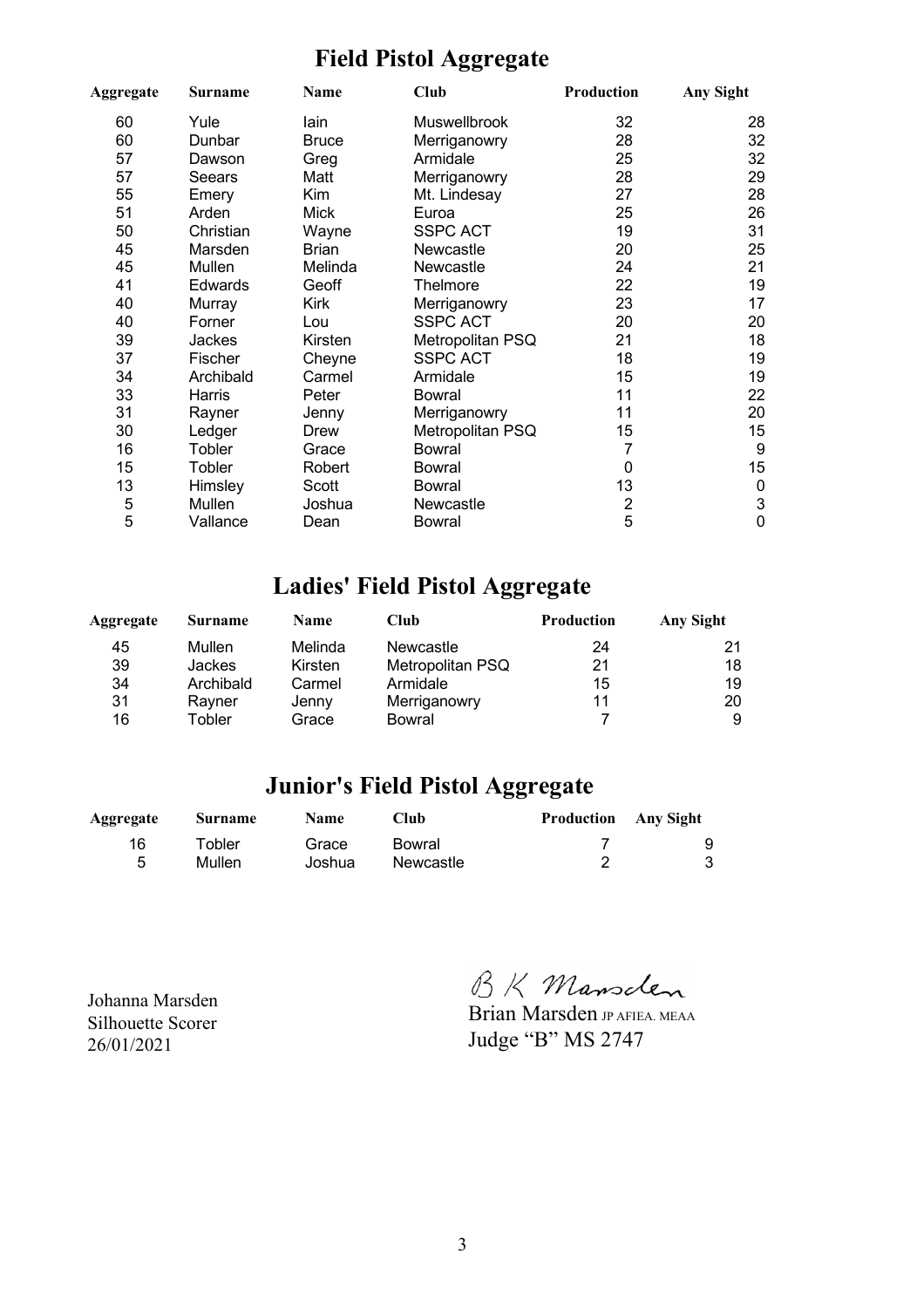### **100m Production Off Gun**

| <b>Name</b>  | <b>Surname</b>   | <b>Club</b>      | Grade Grade | <b>Total</b>   | <b>Top</b> |                |                  | Chic Pig Turk Ram |                         |
|--------------|------------------|------------------|-------------|----------------|------------|----------------|------------------|-------------------|-------------------------|
| Matt         | Seears           | Merriganowry     | <b>INT</b>  | 39             |            | 10             | 10               | 10                | 9                       |
| Lou          | Forner           | <b>SSPC ACT</b>  | <b>INT</b>  | 38             |            | 10             | 10               | 9                 | 9                       |
| Kirsten      | Jackes           | Metropolitan PSQ | <b>INT</b>  | 38             |            | 10             | 10               | 10                | 8                       |
| <b>Mick</b>  | Arden            | Euroa            | <b>INT</b>  | 37             |            | 10             | 10               | 9                 | 8                       |
| Kim          | Emery            | Mt. Lindesay     | <b>INT</b>  | 37             |            | 10             | 10               | 9                 | 8                       |
| lain         | Yule             | Muswellbrook     | <b>INT</b>  | 36             |            | 10             | 10               | $\overline{7}$    | 9                       |
| Cheyne       | Fischer          | <b>SSPC ACT</b>  | <b>INT</b>  | 36             |            | 10             | 10               | 8                 | 8                       |
| Wayne        | Christian        | <b>SSPC ACT</b>  | <b>INT</b>  | 34             |            | 9              | $\boldsymbol{9}$ | 8                 | 8                       |
| Geoff        | Edwards          | Thelmore         | <b>AAA</b>  | 33             |            | 9              | 10               | 6                 | 8                       |
| Greg         | Dawson           | Armidale         | <b>AAA</b>  | 30             |            | $\overline{7}$ | 8                | $\overline{7}$    | 8                       |
| <b>Kirk</b>  | Murray           | Merriganowry     | <b>INT</b>  | 30             |            | 9              | $\overline{7}$   | 8                 | $6\phantom{1}$          |
| Drew         | Ledger           | Metropolitan PSQ | AAA         | 28             |            | 6              | 9                | 6                 | $\overline{7}$          |
| <b>Brian</b> | Marsden          | Newcastle        | <b>AAA</b>  | 28             |            | 9              | 9                | 3                 | $\overline{7}$          |
| Melinda      | Mullen           | Newcastle        | <b>AAA</b>  | 28             |            | 10             | 6                | 8                 | $\overline{\mathbf{4}}$ |
| <b>Bruce</b> | Dunbar           | Merriganowry     | <b>INT</b>  | 27             |            | 8              | 8                | 6                 | 5                       |
| Carmel       | Archibald        | Armidale         | AA          | 26             |            | $\overline{7}$ | 9                | $\overline{7}$    | 3                       |
| Dean         | Vallance         | <b>Bowral</b>    | A           | 24             |            | $\overline{7}$ | 8                | 3                 | 6                       |
| Scott        | Himsley          | <b>Bowral</b>    | B           | 22             |            | 6              | 8                | 5                 | 3                       |
| Peter        | Carter           | <b>Bowral</b>    | B           | 20             |            | $\overline{7}$ | $6\phantom{1}6$  | 3                 | $\overline{\mathbf{4}}$ |
| Jenny        | Rayner           | Merriganowry     | <b>AAA</b>  | 18             |            | 6              | 6                | 3                 | 3                       |
| Grace        | Tobler           | <b>Bowral</b>    | B           | 14             |            | 5              | $\overline{4}$   | $\overline{2}$    | 3                       |
| Joshua       | Mullen           | Newcastle        | B           | 13             |            | $\overline{2}$ | 5                | $\overline{4}$    | $\overline{2}$          |
| Annie        | Tobler           | <b>Bowral</b>    | B           | 13             |            | 4              | 5                | $\overline{2}$    | $\overline{2}$          |
| Peter        | Harris           | <b>Bowral</b>    | B           | 9              |            | 3              | 3                | 0                 | 3                       |
| Jacqui       | <b>Bannister</b> | <b>Bowral</b>    | B           | $\overline{7}$ |            | 3              | 3                | $\mathbf 0$       | 1                       |
| Mary         | Tobler           | <b>Bowral</b>    | B           | 5              |            | $\overline{2}$ | 1                | $\mathbf 1$       | 1                       |

### **100m Revolver Off Gun**

| Name         | <b>Surname</b> | <b>Club</b>          |            | Grade Grade | <b>Total</b> | Top |    |    | Chic Pig Turk Ram |   |
|--------------|----------------|----------------------|------------|-------------|--------------|-----|----|----|-------------------|---|
| lain         | Yule           | <b>Muswellbrook</b>  | INT        |             | 39           |     | 10 | 10 | 10                | 9 |
| Kirsten      | Jackes         | Metropolitan PSQ     | <b>INT</b> |             | 36           |     | 10 | 10 | 8                 | 8 |
| Matt         | Seears         | Merriganowry         | <b>INT</b> |             | 36           |     | 10 | 10 | 8                 | 8 |
| Cheyne       | Fischer        | <b>SSPC ACT</b>      | <b>INT</b> |             | 36           |     | 10 | 10 | 9                 | 7 |
| <b>Mick</b>  | Arden          | Euroa                | INT        |             | 35           |     | 10 | 8  | 8                 | 9 |
| Lou          | Forner         | <b>SSPC ACT</b>      | <b>INT</b> |             | 34           |     | 9  | 9  | 8                 | 8 |
| Kim          | Emery          | Mt. Lindesay         | INT        |             | 34           |     | 10 | 10 | 6                 | 8 |
| Drew         | Ledger         | Metropolitan PSQ AAA |            |             | 33           |     | 9  | 9  | 7                 | 8 |
| <b>Bruce</b> | Dunbar         | Merriganowry         | INT        |             | 31           |     | 9  | 10 | 5                 | 7 |
| Geoff        | Edwards        | Thelmore             | AAA        |             | 26           |     | 6  | 9  | 5                 | 6 |
| Wayne        | Christian      | <b>SSPC ACT</b>      | <b>INT</b> |             | 26           |     | 7  | 9  | 4                 | 6 |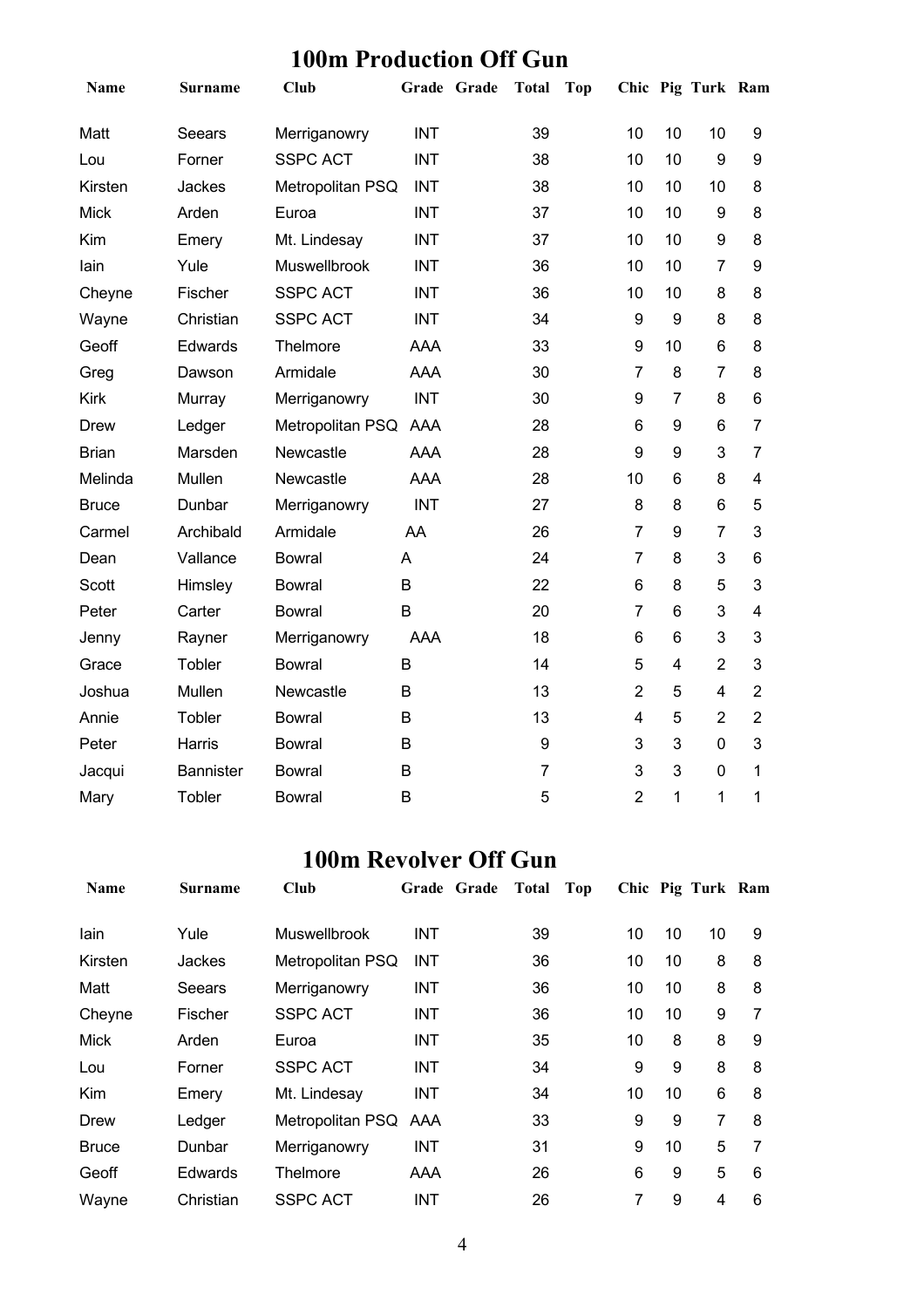| <b>Brian</b> | Marsden   | Newcastle     | <b>AAA</b> | 25 | 9  | 7            | 5              | 4        |
|--------------|-----------|---------------|------------|----|----|--------------|----------------|----------|
| Greg         | Dawson    | Armidale      | AA         | 25 | 8  | 9            | 6              | 2        |
| Melinda      | Mullen    | Newcastle     | AAA        | 24 | 10 | 9            | 4              | 1        |
| <b>Kirk</b>  | Murray    | Merriganowry  | AAA        | 22 | 9  | 7            | 5              | 1        |
| Dean         | Vallance  | <b>Bowral</b> | B          | 18 | 5  | 7            | 1              | 5        |
| Carmel       | Archibald | Armidale      | AA         | 18 | 6  | 3            | 5              | 4        |
| Jenny        | Rayner    | Merriganowry  | AA         | 18 | 7  | 7            | $\mathbf 0$    | 4        |
| Peter        | Harris    | <b>Bowral</b> | B          | 14 | 4  | 6            | $\overline{2}$ | 2        |
| Peter        | Carter    | <b>Bowral</b> | B          | 12 | 6  | 4            | 1              | 1        |
| Joshua       | Mullen    | Newcastle     | B          | 11 | 3  | 5            | $\overline{2}$ | 1        |
| Scott        | Himsley   | <b>Bowral</b> | B          | 8  | 5  | $\mathbf{0}$ | $\Omega$       | 3        |
| Grace        | Tobler    | Bowral        | B          | 4  | 1  | 2            | 1              | $\Omega$ |

# **100m Standing Off Gun**

| <b>Name</b>  | Surname          | <b>Club</b>         |            | Grade Grade | <b>Total</b>   | <b>Top</b> |                |                | Chic Pig Turk Ram |                         |
|--------------|------------------|---------------------|------------|-------------|----------------|------------|----------------|----------------|-------------------|-------------------------|
| Matt         | Seears           | Merriganowry        | <b>INT</b> |             | 29             |            | 9              | $\overline{7}$ | $\overline{7}$    | 6                       |
| Kim          | Emery            | Mt. Lindesay        | <b>INT</b> |             | 27             |            | 9              | 8              | 6                 | $\overline{\mathbf{4}}$ |
| <b>Mick</b>  | Arden            | Euroa               | AAA        |             | 26             |            | 8              | 8              | 5                 | 5                       |
| lain         | Yule             | Muswellbrook        | <b>INT</b> |             | 25             |            | 9              | $\overline{7}$ | 5                 | $\overline{4}$          |
| Melinda      | Mullen           | Newcastle           | <b>INT</b> |             | 22             |            | 9              | 6              | $\overline{2}$    | 5                       |
| <b>Kirk</b>  | Murray           | Merriganowry        | AAA        |             | 22             |            | 8              | 8              | 3                 | 3                       |
| <b>Bruce</b> | Dunbar           | Merriganowry        | <b>INT</b> |             | 21             |            | 7              | $\overline{7}$ | 3                 | $\overline{\mathbf{4}}$ |
| Kirsten      | Jackes           | Metropolitan PSQ    | AAA        |             | 21             |            | 8              | 6              | 4                 | 3                       |
| Wayne        | Christian        | <b>SSPC ACT</b>     | <b>AAA</b> |             | 20             |            | 5              | $\overline{7}$ | 5                 | 3                       |
| Jenny        | Rayner           | Merriganowry        | AA         |             | 18             |            | 4              | 5              | 5                 | $\overline{4}$          |
| <b>Brian</b> | Marsden          | Newcastle           | <b>AAA</b> |             | 16             |            | 5              | 5              | 4                 | $\overline{2}$          |
| Annie        | Tobler           | <b>Bowral</b>       | Α          |             | 15             |            | 5              | 4              | $\overline{2}$    | $\overline{\mathbf{4}}$ |
| Lou          | Forner           | <b>SSPC ACT</b>     | <b>AAA</b> |             | 15             |            | 5              | $\overline{7}$ | $\mathbf{1}$      | $\overline{2}$          |
| Scott        | Himsley          | <b>Bowral</b>       | B          |             | 15             |            | $\overline{7}$ | $\overline{7}$ | $\mathbf{1}$      | 0                       |
| Greg         | Dawson           | Armidale            | AAA        |             | 14             |            | 4              | 4              | $\overline{2}$    | $\overline{\mathbf{4}}$ |
| Carmel       | Archibald        | Armidale            | AA         |             | 12             |            | 5              | 3              | $\overline{2}$    | $\overline{2}$          |
| Cheyne       | Fischer          | <b>SSPC ACT</b>     | AA         |             | 11             |            | 3              | 6              | $\overline{0}$    | $\overline{2}$          |
| <b>Drew</b>  | Ledger           | Metropolitan PSQ AA |            |             | 11             |            | 3              | 5              | $\overline{2}$    | 1                       |
| Geoff        | Edwards          | Thelmore            | <b>AAA</b> |             | 11             |            | $\overline{7}$ | 1              | $\overline{2}$    | 1                       |
| Grace        | Tobler           | <b>Bowral</b>       | A          |             | 10             |            | $\overline{2}$ | $\overline{2}$ | 3                 | 3                       |
| Dean         | Vallance         | <b>Bowral</b>       | B          |             | $\overline{7}$ |            | 3              | $\overline{2}$ | $\mathbf{1}$      | $\mathbf{1}$            |
| Jacqui       | <b>Bannister</b> | <b>Bowral</b>       | A          |             | 6              |            | 1              | $\mathbf{1}$   | $\mathbf{1}$      | 3                       |
| Mary         | Tobler           | <b>Bowral</b>       | B          |             | 5              |            | $\overline{2}$ | 0              | $\mathbf 0$       | 3                       |
| Kathy        | Tobler           | <b>Bowral</b>       | B          |             | 5              |            | 3              | 0              | 1                 | 1                       |
| Robert       | Tobler           | <b>Bowral</b>       | B          |             | 5              |            | $\overline{2}$ | $\overline{2}$ | $\mathbf 0$       | 1                       |
| Joshua       | Mullen           | Newcastle           | A          |             | 4              |            | 0              | $\overline{2}$ | 1                 | 1                       |
| Peter        | Harris           | <b>Bowral</b>       | A          |             | 4              |            | $\overline{2}$ | 1              | 0                 | 1                       |
| Peter        | Carter           | <b>Bowral</b>       | A          |             | $\overline{4}$ |            | 1              | $\overline{2}$ | 1                 | 0                       |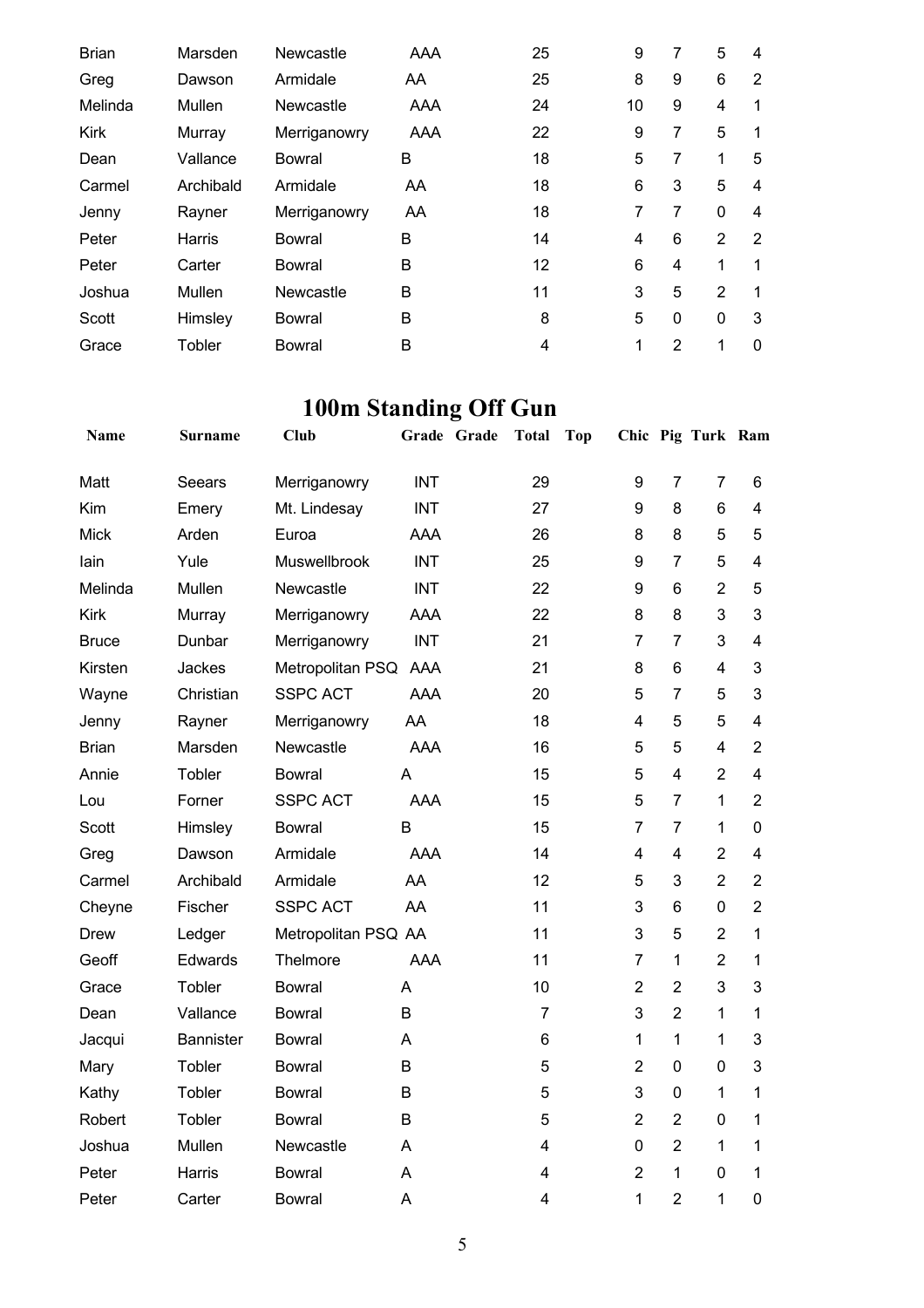### **100m Unlimited Off Gun**

| Name         | <b>Surname</b> | Club            | Grade      | <b>Grade TotalTop Gun Chick</b> |                |                | Pig Turk Ram            |                |
|--------------|----------------|-----------------|------------|---------------------------------|----------------|----------------|-------------------------|----------------|
| <b>Mick</b>  | Arden          | Euroa           | <b>AAA</b> | 36                              | 9              | 10             | 8                       | 9              |
| Kim          | Emery          | Mt. Lindesay    | <b>INT</b> | 33                              | 8              | 9              | 8                       | 8              |
| Kirsten      | Jackes         | Metropolitan    | <b>INT</b> | 33                              | 9              | 9              | 8                       | $\overline{7}$ |
| Matt         | Seears         | Merriganowry    | <b>INT</b> | 32                              | 10             | 10             | 6                       | 6              |
| lain         | Yule           | Muswellbrook    | AAA        | 31                              | 10             | $\overline{7}$ | 5                       | 9              |
| Cheyne       | Fischer        | <b>SSPC ACT</b> | AAA        | 31                              | 9              | 10             | 7                       | 5              |
| Drew         | Ledger         | Metropolitan    | <b>AAA</b> | 28                              | 8              | 9              | $\overline{\mathbf{4}}$ | $\overline{7}$ |
| <b>Bruce</b> | Dunbar         | Merriganowry    | <b>AAA</b> | 27                              | 8              | 8              | 6                       | 5              |
| <b>Brian</b> | Marsden        | Newcastle       | AA         | 22                              | 9              | 5              | $\overline{\mathbf{4}}$ | 4              |
| Lou          | Forner         | <b>SSPC ACT</b> | AA         | 22                              | 6              | 6              | 7                       | 3              |
| Greg         | Dawson         | Armidale        | AA         | 21                              | 5              | 8              | 3                       | 5              |
| Geoff        | Edwards        | Thelmore        | AA         | 21                              | 8              | 6              | $\overline{\mathbf{4}}$ | 3              |
| Wayne        | Christian      | <b>SSPC ACT</b> | <b>AAA</b> | 19                              | 4              | 6              | $\overline{2}$          | $\overline{7}$ |
| <b>Kirk</b>  | Murray         | Merriganowry    | AA         | 19                              | $\overline{7}$ | $\overline{7}$ | $\overline{\mathbf{4}}$ | 1              |
| Melinda      | Mullen         | Newcastle       | AA         | 17                              | $\overline{2}$ | 7              | 4                       | 4              |
| Joshua       | Mullen         | Newcastle       | B          | 13                              | 4              | 5              | $\overline{2}$          | $\overline{2}$ |
| Dean         | Vallance       | <b>Bowral</b>   | B          | 13                              | 4              | 5              | $\overline{\mathbf{4}}$ | $\mathbf 0$    |
| Carmel       | Archibald      | Armidale        | A          | 12                              | 4              | $\overline{2}$ | 3                       | $\mathbf{3}$   |
| Jenny        | Rayner         | Merriganowry    | AA         | 12                              | 6              | 5              | $\mathbf 0$             | 1              |
| Peter        | Carter         | <b>Bowral</b>   | B          | $\overline{7}$                  | 3              | 0              | 1                       | $\mathbf{3}$   |
| Grace        | Tobler         | <b>Bowral</b>   | B          | 4                               | 1              | 1              | $\overline{2}$          | $\mathbf 0$    |

## **Field Pistol Production Off Gun**

| <b>Name</b>  | <b>Surname</b> | Club                |            | Grade Grade | <b>Total</b> | <b>Top</b> |    |                  | Chic Pig Turk Ram |                |
|--------------|----------------|---------------------|------------|-------------|--------------|------------|----|------------------|-------------------|----------------|
| lain         | Yule           | Muswellbrook        | <b>INT</b> |             | 32           |            | 10 | 9                | 8                 | 5              |
| Matt         | Seears         | Merriganowry        | <b>INT</b> |             | 28           |            | 8  | 8                | 3                 | 9              |
| <b>Bruce</b> | Dunbar         | Merriganowry        | <b>INT</b> |             | 28           |            | 9  | $\boldsymbol{9}$ | 6                 | 4              |
| Kim          | Emery          | Mt. Lindesay        | <b>INT</b> |             | 27           |            | 8  | 7                | $\overline{7}$    | 5              |
| Greg         | Dawson         | Armidale            | AAA        |             | 25           |            | 10 | 6                | $\overline{2}$    | 7              |
| <b>Mick</b>  | Arden          | Euroa               | <b>INT</b> |             | 25           |            | 9  | $\boldsymbol{9}$ | $\overline{2}$    | 5              |
| Melinda      | Mullen         | Newcastle           | AAA        |             | 24           |            | 8  | 5                | 5                 | 6              |
| Kirk         | Murray         | Merriganowry        | AAA        |             | 23           |            | 6  | $\overline{7}$   | 4                 | 6              |
| Geoff        | Edwards        | Thelmore            | AAA        |             | 22           |            | 7  | $\overline{7}$   | 4                 | 4              |
| Kirsten      | Jackes         | Metropolitan PSQ    | AAA        |             | 21           |            | 8  | $\overline{7}$   | 3                 | 3              |
| Lou          | Forner         | <b>SSPC ACT</b>     | AAA        |             | 20           |            | 4  | 4                | 4                 | 6              |
| <b>Brian</b> | Marsden        | Newcastle           | AAA        |             | 20           |            | 8  | 4                | $\overline{2}$    | 6              |
| Wayne        | Christian      | <b>SSPC ACT</b>     | AAA        |             | 19           |            | 7  | 4                | 3                 | 5              |
| Cheyne       | Fischer        | <b>SSPC ACT</b>     | <b>AAA</b> |             | 18           |            | 5  | $\overline{7}$   | $\overline{2}$    | 4              |
| Drew         | Ledger         | Metropolitan PSQ AA |            |             | 15           |            | 7  | 3                | $\overline{2}$    | 3              |
| Carmel       | Archibald      | Armidale            | AA         |             | 15           |            | 7  | 5                | 1                 | $\overline{2}$ |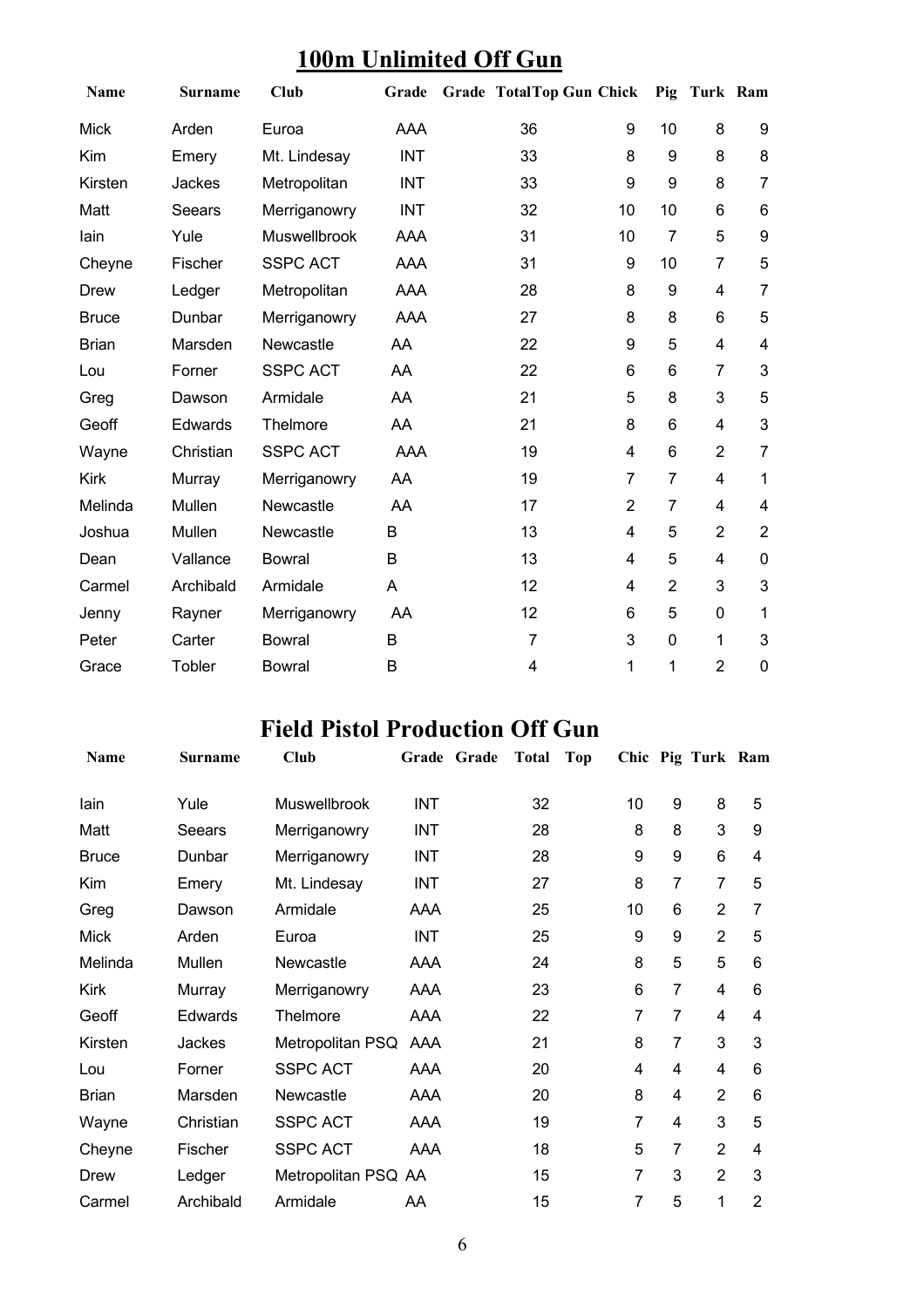| Scott  | Himsley  | Bowral       | Α  | 13 | 6 | 5             |   |  |
|--------|----------|--------------|----|----|---|---------------|---|--|
| Peter  | Harris   | Bowral       | A  | 11 | 6 | 3             |   |  |
| Jenny  | Rayner   | Merriganowry | AA | 11 | 8 |               | 0 |  |
| Grace  | Tobler   | Bowral       | В  |    | 3 | $\mathcal{P}$ |   |  |
| Dean   | Vallance | Bowral       | в  | 5  | 3 | 2             | 0 |  |
| Joshua | Mullen   | Newcastle    | В  | 2  |   |               | 0 |  |

# **Field Pistol Any Sight Off Gun**

| <b>Name</b>  | Surname        | Club                | Grade      | Grade | <b>Total</b> | <b>Top</b>     |    |                | Chic Pig Turk Ram |                |
|--------------|----------------|---------------------|------------|-------|--------------|----------------|----|----------------|-------------------|----------------|
| Greg         | Dawson         | Armidale            | AAA        |       | 32           | $\mathbf{1}$   | 8  | 9              | 7                 | 8              |
| <b>Bruce</b> | Dunbar         | Merriganowry        | <b>INT</b> |       | 32           | $\overline{2}$ | 10 | 9              | 8                 | 5              |
| Wayne        | Christian      | <b>SSPC ACT</b>     | AAA        |       | 31           |                | 9  | 10             | $\overline{7}$    | 5              |
| Matt         | Seears         | Merriganowry        | <b>INT</b> |       | 29           |                | 9  | 9              | $\overline{7}$    | $\overline{4}$ |
| lain         | Yule           | <b>Muswellbrook</b> | <b>INT</b> |       | 28           |                | 10 | 6              | 4                 | 8              |
| Kim          | Emery          | Mt. Lindesay        | <b>INT</b> |       | 28           |                | 8  | 9              | $\overline{7}$    | 4              |
| <b>Mick</b>  | Arden          | Euroa               | AAA        |       | 26           |                | 8  | 8              | 4                 | 6              |
| <b>Brian</b> | Marsden        | Newcastle           | AAA        |       | 25           |                | 7  | 7              | 5                 | 6              |
| Peter        | Harris         | <b>Bowral</b>       | A          |       | 22           |                | 6  | 4              | 5                 | 7              |
| Melinda      | Mullen         | Newcastle           | AAA        |       | 21           |                | 8  | 8              | $\overline{2}$    | 3              |
| Jenny        | Rayner         | Merriganowry        | AA         |       | 20           |                | 6  | 4              | 5                 | 5              |
| Lou          | Forner         | <b>SSPC ACT</b>     | AAA        |       | 20           |                | 8  | 4              | 5                 | 3              |
| Geoff        | <b>Edwards</b> | Thelmore            | AA         |       | 19           |                | 5  | $\overline{7}$ | $\overline{2}$    | 5              |
| Carmel       | Archibald      | Armidale            | AA         |       | 19           |                | 6  | 6              | 3                 | 4              |
| Cheyne       | Fischer        | <b>SSPC ACT</b>     | AA         |       | 19           |                | 6  | 6              | 3                 | 4              |
| Kirsten      | Jackes         | Metropolitan PSQ AA |            |       | 18           |                | 7  | 6              | $\overline{2}$    | 3              |
| <b>Kirk</b>  | Murray         | Merriganowry        | AA         |       | 17           |                | 5  | 6              | 1                 | 5              |
| <b>Drew</b>  | Ledger         | Metropolitan PSQ AA |            |       | 15           |                | 6  | $\overline{2}$ | 1                 | 6              |
| Robert       | Tobler         | <b>Bowral</b>       | B          |       | 15           |                | 6  | 4              | $\overline{2}$    | 3              |
| Grace        | Tobler         | <b>Bowral</b>       | B          |       | 9            |                | 4  | 1              | $\overline{2}$    | $\overline{2}$ |
| Joshua       | Mullen         | Newcastle           | B          |       | 3            |                | 1  | 0              | 1                 | 1              |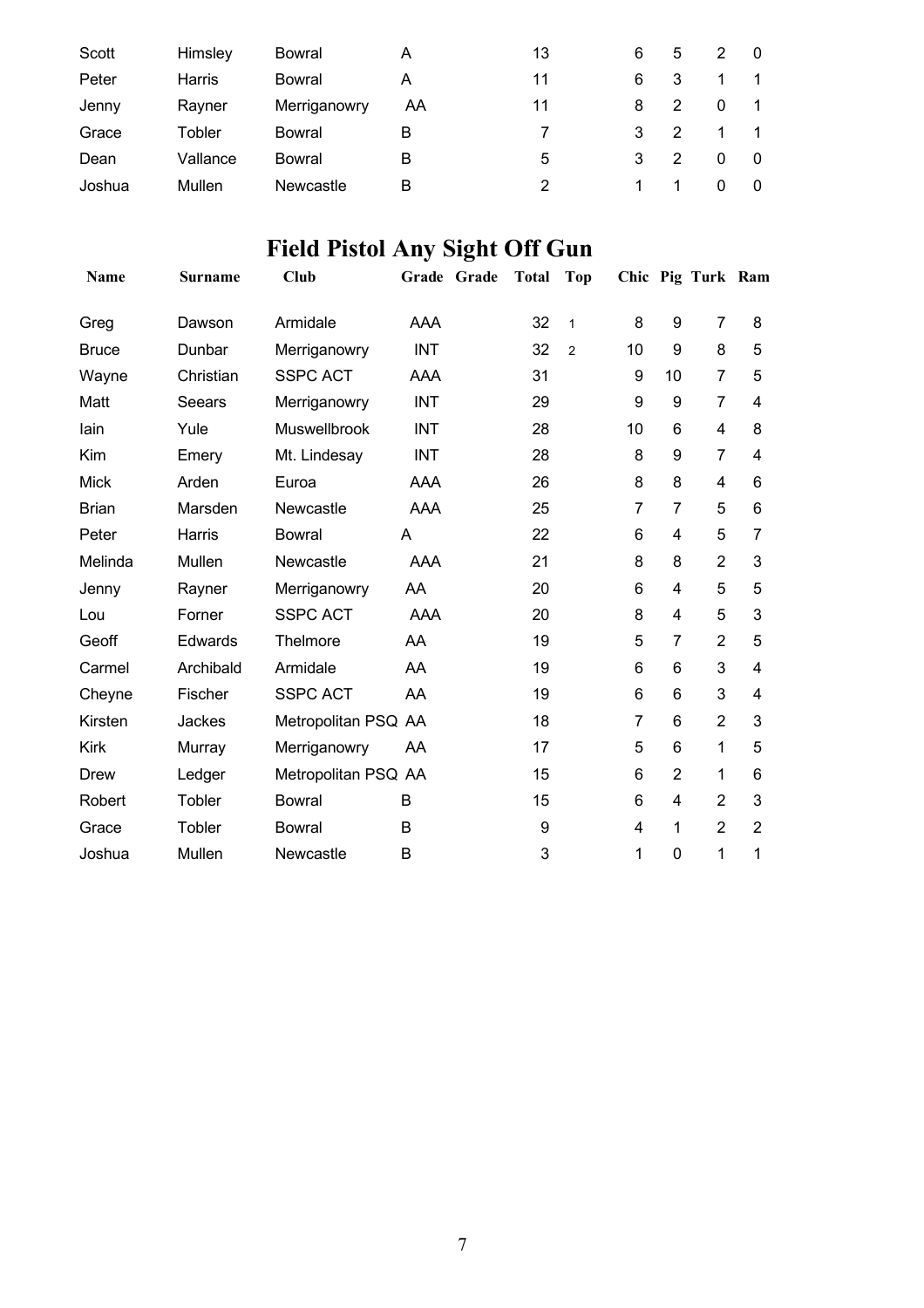### **100m Production**

| Name         |            | <b>Surname</b>   | <b>Club</b>      | <b>Grade Total Shoot</b> |    | Chick          | Pig              | Turk Ram         |                |
|--------------|------------|------------------|------------------|--------------------------|----|----------------|------------------|------------------|----------------|
| Grade        | <b>INT</b> |                  |                  |                          |    |                |                  |                  |                |
| Matt         |            | Seears           | Merriganowry     |                          | 39 | 10             | 10               | 10               | 9              |
| Lou          |            | Forner           | <b>SSPC ACT</b>  |                          | 38 | 10             | 10               | 9                | 9              |
| Kirsten      |            | Jackes           | Metropolitan PSQ |                          | 38 | 10             | 10               | 10               | 8              |
| <b>Mick</b>  |            | Arden            | Euroa            |                          | 37 | 10             | 10               | 9                | 8              |
| Kim          |            | Emery            | Mt. Lindesay     |                          | 37 | 10             | 10               | 9                | 8              |
| lain         |            | Yule             | Muswellbrook     |                          | 36 | 10             | 10               | 7                | 9              |
| Cheyne       |            | Fischer          | <b>SSPC ACT</b>  |                          | 36 | 10             | 10               | 8                | 8              |
| Wayne        |            | Christian        | <b>SSPC ACT</b>  |                          | 34 | 9              | 9                | 8                | 8              |
| Kirk         |            | Murray           | Merriganowry     |                          | 30 | 9              | $\overline{7}$   | 8                | 6              |
| <b>Bruce</b> |            | Dunbar           | Merriganowry     |                          | 27 | 8              | 8                | $\,6$            | 5              |
| Grade        | AAA        |                  |                  |                          |    |                |                  |                  |                |
| Geoff        |            | Edwards          | Thelmore         |                          | 33 | 9              | 10               | 6                | 8              |
| Greg         |            | Dawson           | Armidale         |                          | 30 | 7              | 8                | $\overline{7}$   | 8              |
| <b>Drew</b>  |            | Ledger           | Metropolitan PSQ |                          | 28 | 6              | 9                | 6                | 7              |
| <b>Brian</b> |            | Marsden          | Newcastle        |                          | 28 | 9              | 9                | 3                | $\overline{7}$ |
| Melinda      |            | Mullen           | Newcastle        |                          | 28 | 10             | 6                | 8                | 4              |
| Jenny        |            | Rayner           | Merriganowry     |                          | 18 | 6              | 6                | 3                | 3              |
| Grade        | AA         |                  |                  |                          |    |                |                  |                  |                |
| Carmel       |            | Archibald        | Armidale         |                          | 26 | $\overline{7}$ | $\boldsymbol{9}$ | $\overline{7}$   | 3              |
| Grade        | A          |                  |                  |                          |    |                |                  |                  |                |
| Dean         |            | Vallance         | <b>Bowral</b>    |                          | 24 | 7              | 8                | $\mathsf 3$      | 6              |
| Grade        | B          |                  |                  |                          |    |                |                  |                  |                |
| Scott        |            | Himsley          | <b>Bowral</b>    |                          | 22 | 6              | 8                | 5                | 3              |
| Peter        |            | Carter           | <b>Bowral</b>    |                          | 20 | $\overline{7}$ | 6                | 3                | 4              |
| Grace        |            | Tobler           | <b>Bowral</b>    |                          | 14 | 5              | 4                | $\boldsymbol{2}$ | 3              |
| Joshua       |            | Mullen           | Newcastle        |                          | 13 | $\overline{2}$ | 5                | 4                | 2              |
| Annie        |            | Tobler           | <b>Bowral</b>    |                          | 13 | 4              | 5                | $\overline{2}$   | $\overline{c}$ |
| Peter        |            | Harris           | <b>Bowral</b>    |                          | 9  | 3              | 3                | 0                | 3              |
| Jacqui       |            | <b>Bannister</b> | <b>Bowral</b>    |                          | 7  | 3              | 3                | 0                | 1              |
| Mary         |            | Tobler           | <b>Bowral</b>    |                          | 5  | $\overline{2}$ | 1                | 1                | 1              |

### **100m Revolver**

| <b>Name</b> | <b>Surname</b> | <b>Club</b>      | <b>Grade Total Shoot</b> |   | Chick | Pig | Turk Ram |   |
|-------------|----------------|------------------|--------------------------|---|-------|-----|----------|---|
| Grade       | INT            |                  |                          |   |       |     |          |   |
| lain        | Yule           | Muswellbrook     | 39                       |   | 10    | 10  | 10       | 9 |
| Matt        | Seears         | Merriganowry     | 36                       | 2 | 10    | 10  | 8        | 8 |
| Kirsten     | <b>Jackes</b>  | Metropolitan PSQ | 36                       | 3 | 10    | 10  | 8        | 8 |
| Cheyne      | Fischer        | <b>SSPC ACT</b>  | 36                       | 4 | 10    | 10  | 9        | 7 |
| Mick        | Arden          | Euroa            | 35                       |   | 10    | 8   | 8        | 9 |
| Lou         | Forner         | <b>SSPC ACT</b>  | 34                       |   | 9     | 9   | 8        | 8 |
| Kim         | Emery          | Mt. Lindesay     | 34                       |   | 10    | 10  | 6        | 8 |
|             |                |                  |                          |   |       |     |          |   |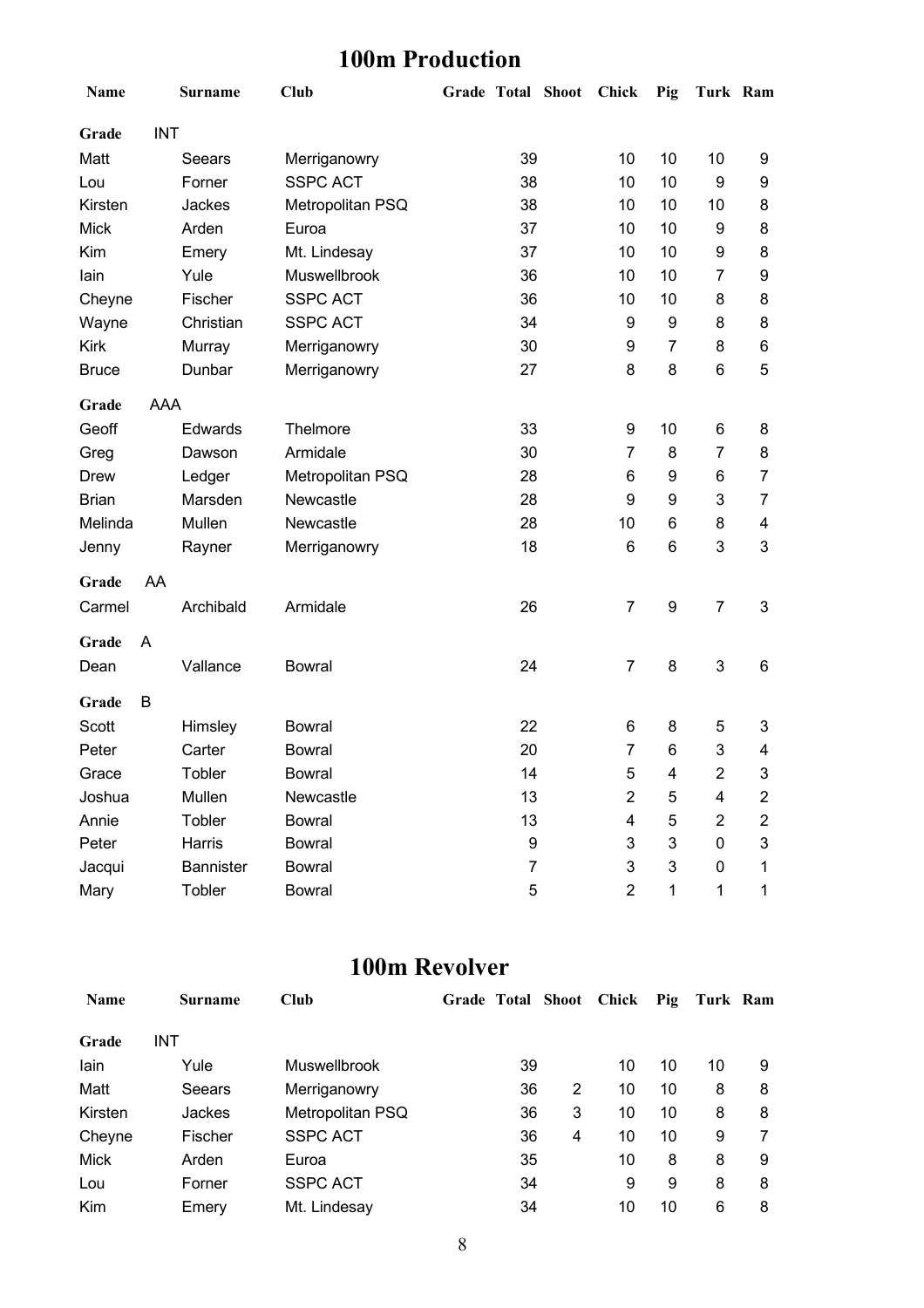| <b>Bruce</b> |     | Dunbar    | Merriganowry     | 31 | 9  | 10             | 5              | 7              |
|--------------|-----|-----------|------------------|----|----|----------------|----------------|----------------|
| Wayne        |     | Christian | <b>SSPC ACT</b>  | 26 | 7  | 9              | 4              | 6              |
| Grade        | AAA |           |                  |    |    |                |                |                |
| Drew         |     | Ledger    | Metropolitan PSQ | 33 | 9  | 9              | $\overline{7}$ | 8              |
| Geoff        |     | Edwards   | Thelmore         | 26 | 6  | 9              | 5              | 6              |
| <b>Brian</b> |     | Marsden   | Newcastle        | 25 | 9  | 7              | 5              | $\overline{4}$ |
| Melinda      |     | Mullen    | Newcastle        | 24 | 10 | 9              | 4              | 1              |
| Kirk         |     | Murray    | Merriganowry     | 22 | 9  | 7              | 5              | 1              |
| Grade        | AA  |           |                  |    |    |                |                |                |
| Greg         |     | Dawson    | Armidale         | 25 | 8  | 9              | 6              | 2              |
| Carmel       |     | Archibald | Armidale         | 18 | 6  | 3              | 5              | $\overline{4}$ |
| Jenny        |     | Rayner    | Merriganowry     | 18 | 7  | 7              | 0              | 4              |
| Grade        | B   |           |                  |    |    |                |                |                |
| Dean         |     | Vallance  | <b>Bowral</b>    | 18 | 5  | 7              | 1              | 5              |
| Peter        |     | Harris    | <b>Bowral</b>    | 14 | 4  | 6              | $\overline{2}$ | $\overline{2}$ |
| Peter        |     | Carter    | Bowral           | 12 | 6  | 4              | 1              | 1              |
| Joshua       |     | Mullen    | Newcastle        | 11 | 3  | 5              | $\overline{2}$ | 1              |
| Scott        |     | Himsley   | <b>Bowral</b>    | 8  | 5  | 0              | 0              | 3              |
| Grace        |     | Tobler    | <b>Bowral</b>    | 4  | 1  | $\overline{2}$ | 1              | $\mathbf 0$    |

# **100m Standing**

|              |            |                | $\frac{1}{2}$    |                   |    |                |                |                |                         |
|--------------|------------|----------------|------------------|-------------------|----|----------------|----------------|----------------|-------------------------|
| <b>Name</b>  |            | <b>Surname</b> | <b>Club</b>      | Grade Total Shoot |    | <b>Chick</b>   | Pig            | Turk Ram       |                         |
| Grade        | <b>INT</b> |                |                  |                   |    |                |                |                |                         |
| Matt         |            | Seears         | Merriganowry     |                   | 29 | 9              | 7              | $\overline{7}$ | 6                       |
| Kim          |            | Emery          | Mt. Lindesay     |                   | 27 | 9              | 8              | 6              | 4                       |
| lain         |            | Yule           | Muswellbrook     |                   | 25 | 9              | 7              | 5              | 4                       |
| Melinda      |            | Mullen         | Newcastle        |                   | 22 | 9              | 6              | $\overline{2}$ | 5                       |
| <b>Bruce</b> |            | Dunbar         | Merriganowry     |                   | 21 | $\overline{7}$ | $\overline{7}$ | 3              | $\overline{\mathbf{4}}$ |
| Grade        | AAA        |                |                  |                   |    |                |                |                |                         |
| <b>Mick</b>  |            | Arden          | Euroa            |                   | 26 | 8              | 8              | 5              | 5                       |
| Kirk         |            | Murray         | Merriganowry     |                   | 22 | 8              | 8              | 3              | 3                       |
| Kirsten      |            | Jackes         | Metropolitan PSQ |                   | 21 | 8              | 6              | 4              | 3                       |
| Wayne        |            | Christian      | <b>SSPC ACT</b>  |                   | 20 | 5              | 7              | 5              | $\mathbf{3}$            |
| <b>Brian</b> |            | Marsden        | Newcastle        |                   | 16 | 5              | 5              | 4              | $\overline{2}$          |
| Lou          |            | Forner         | <b>SSPC ACT</b>  |                   | 15 | 5              | $\overline{7}$ | 1              | $\overline{2}$          |
| Greg         |            | Dawson         | Armidale         |                   | 14 | 4              | 4              | $\overline{2}$ | 4                       |
| Geoff        |            | Edwards        | Thelmore         |                   | 11 | $\overline{7}$ | 1              | $\overline{2}$ | 1                       |
| Grade        | AA         |                |                  |                   |    |                |                |                |                         |
| Jenny        |            | Rayner         | Merriganowry     |                   | 18 | 4              | 5              | 5              | 4                       |
| Carmel       |            | Archibald      | Armidale         |                   | 12 | 5              | 3              | $\overline{2}$ | $\overline{2}$          |
| Cheyne       |            | Fischer        | <b>SSPC ACT</b>  |                   | 11 | 3              | 6              | 0              | $\overline{2}$          |
| Drew         |            | Ledger         | Metropolitan PSQ |                   | 11 | 3              | 5              | $\overline{2}$ | 1                       |
|              |            |                |                  |                   |    |                |                |                |                         |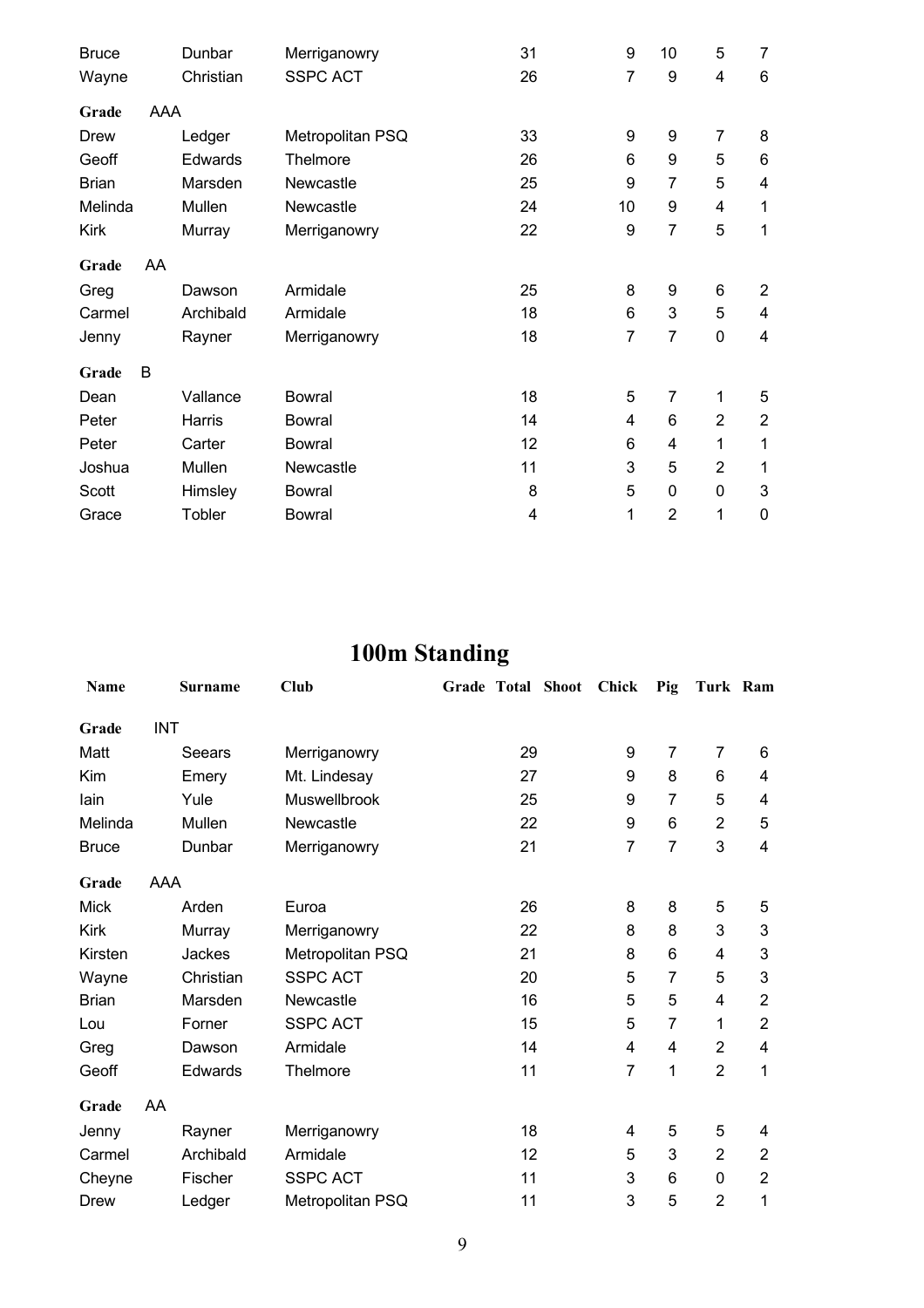| Grade  | A |                  |                  |    |                |                |   |                  |
|--------|---|------------------|------------------|----|----------------|----------------|---|------------------|
| Annie  |   | Tobler           | <b>Bowral</b>    | 15 | 5              | 4              | 2 | 4                |
| Grace  |   | Tobler           | <b>Bowral</b>    | 10 | $\overline{2}$ | $\overline{2}$ | 3 | 3                |
| Jacqui |   | <b>Bannister</b> | <b>Bowral</b>    | 6  | 1              | 1              | 1 | 3                |
| Joshua |   | Mullen           | <b>Newcastle</b> | 4  | 0              | $\overline{2}$ | 1 | 1                |
| Peter  |   | Harris           | <b>Bowral</b>    | 4  | $\overline{2}$ | 1              | 0 | 1                |
| Peter  |   | Carter           | <b>Bowral</b>    | 4  | 1              | $\overline{2}$ | 1 | $\boldsymbol{0}$ |
| Grade  | В |                  |                  |    |                |                |   |                  |
| Scott  |   | Himsley          | <b>Bowral</b>    | 15 | 7              | 7              | 1 | 0                |
| Dean   |   | Vallance         | <b>Bowral</b>    | 7  | 3              | 2              | 1 | 1                |
| Mary   |   | Tobler           | <b>Bowral</b>    | 5  | $\overline{2}$ | $\mathbf 0$    | 0 | 3                |
| Kathy  |   | Tobler           | <b>Bowral</b>    | 5  | 3              | 0              | 1 | 1                |
| Robert |   | Tobler           | <b>Bowral</b>    | 5  | $\overline{2}$ | $\overline{2}$ | 0 | 1                |

### **100m Unlimited**

| Name         |    | Surname    | Club            | <b>Grade Total Shoot</b> |                | Chick          | Pig            | Turk Ram                |                           |
|--------------|----|------------|-----------------|--------------------------|----------------|----------------|----------------|-------------------------|---------------------------|
| Grade        |    | <b>INT</b> |                 |                          |                |                |                |                         |                           |
| Kim          |    | Emery      | Mt. Lindesay    |                          | 33             | 8              | 9              | 8                       | 8                         |
| Kirsten      |    | Jackes     | Metropolitan    |                          | 33             | 9              | 9              | 8                       | $\overline{7}$            |
| Matt         |    | Seears     | Merriganowry    |                          | 32             | 10             | 10             | 6                       | $6\phantom{1}$            |
| Grade        |    | <b>AAA</b> |                 |                          |                |                |                |                         |                           |
| <b>Mick</b>  |    | Arden      | Euroa           |                          | 36             | 9              | 10             | 8                       | 9                         |
| lain         |    | Yule       | Muswellbrook    |                          | 31             | 10             | $\overline{7}$ | 5                       | 9                         |
| Cheyne       |    | Fischer    | <b>SSPC ACT</b> |                          | 31             | 9              | 10             | $\overline{7}$          | 5                         |
| <b>Drew</b>  |    | Ledger     | Metropolitan    |                          | 28             | 8              | 9              | $\overline{\mathbf{4}}$ | $\overline{7}$            |
| <b>Bruce</b> |    | Dunbar     | Merriganowry    |                          | 27             | 8              | 8              | 6                       | 5                         |
| Wayne        |    | Christian  | <b>SSPC ACT</b> |                          | 19             | 4              | 6              | $\overline{2}$          | $\overline{7}$            |
| Grade        | AA |            |                 |                          |                |                |                |                         |                           |
| <b>Brian</b> |    | Marsden    | Newcastle       |                          | 22             | 9              | 5              | $\overline{4}$          | 4                         |
| Lou          |    | Forner     | <b>SSPC ACT</b> |                          | 22             | 6              | 6              | $\overline{7}$          | 3                         |
| Greg         |    | Dawson     | Armidale        |                          | 21             | 5              | 8              | 3                       | $\mathbf 5$               |
| Geoff        |    | Edwards    | Thelmore        |                          | 21             | 8              | 6              | 4                       | $\mathsf 3$               |
| <b>Kirk</b>  |    | Murray     | Merriganowry    |                          | 19             | $\overline{7}$ | $\overline{7}$ | $\overline{4}$          | $\mathbf{1}$              |
| Melinda      |    | Mullen     | Newcastle       |                          | 17             | $\overline{2}$ | $\overline{7}$ | 4                       | 4                         |
| Jenny        |    | Rayner     | Merriganowry    |                          | 12             | $\,6$          | 5              | 0                       | $\mathbf 1$               |
| Grade        | A  |            |                 |                          |                |                |                |                         |                           |
| Carmel       |    | Archibald  | Armidale        |                          | 12             | 4              | $\overline{2}$ | 3                       | $\mathfrak{S}$            |
| Grade        | B  |            |                 |                          |                |                |                |                         |                           |
| Joshua       |    | Mullen     | Newcastle       |                          | 13             | 4              | 5              | $\overline{2}$          | $\overline{c}$            |
| Dean         |    | Vallance   | <b>Bowral</b>   |                          | 13             | 4              | 5              | $\overline{4}$          | $\pmb{0}$                 |
| Peter        |    | Carter     | <b>Bowral</b>   |                          | $\overline{7}$ | 3              | 0              | 1                       | $\ensuremath{\mathsf{3}}$ |
| Grace        |    | Tobler     | <b>Bowral</b>   |                          | $\overline{4}$ | 1              | 1              | $\overline{2}$          | $\mathbf 0$               |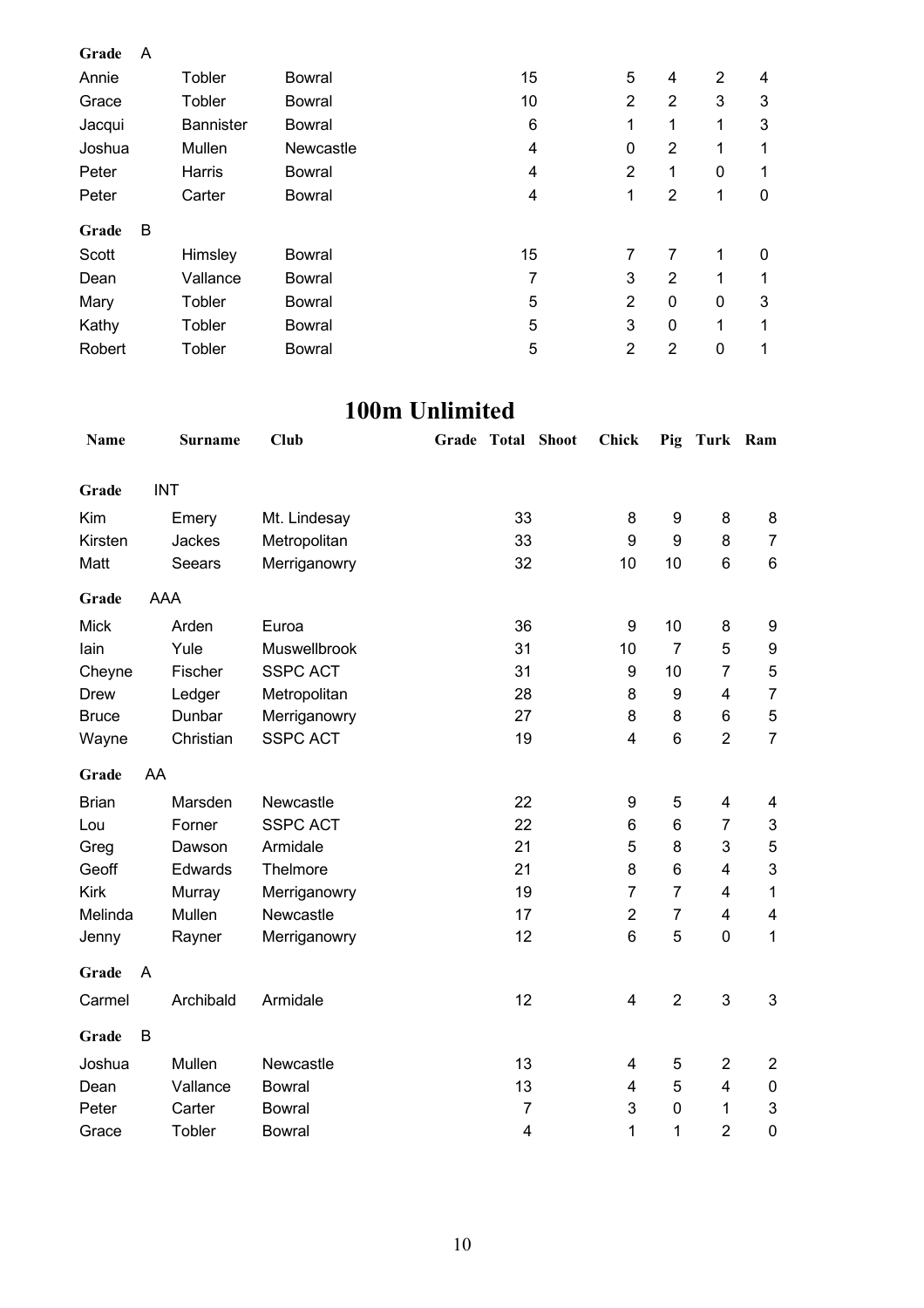### **Field Pistol Production**

| Name         |            | <b>Surname</b> | <b>Club</b>      |                | Grade Total Shoot | <b>Chick</b>     | Pig            | Turk Ram                |                |
|--------------|------------|----------------|------------------|----------------|-------------------|------------------|----------------|-------------------------|----------------|
| Grade        | <b>INT</b> |                |                  |                |                   |                  |                |                         |                |
| lain         |            | Yule           | Muswellbrook     | 32             |                   | 10               | 9              | 8                       | 5              |
| Matt         |            | Seears         | Merriganowry     | 28             |                   | 8                | 8              | 3                       | 9              |
| <b>Bruce</b> |            | Dunbar         | Merriganowry     | 28             |                   | 9                | 9              | 6                       | 4              |
| Kim          |            | Emery          | Mt. Lindesay     | 27             |                   | 8                | $\overline{7}$ | $\overline{7}$          | 5              |
| <b>Mick</b>  |            | Arden          | Euroa            | 25             |                   | $\boldsymbol{9}$ | 9              | $\overline{2}$          | 5              |
| Grade        | <b>AAA</b> |                |                  |                |                   |                  |                |                         |                |
| Greg         |            | Dawson         | Armidale         | 25             |                   | 10               | 6              | $\overline{2}$          | $\overline{7}$ |
| Melinda      |            | Mullen         | Newcastle        | 24             |                   | 8                | 5              | 5                       | 6              |
| <b>Kirk</b>  |            | Murray         | Merriganowry     | 23             |                   | 6                | $\overline{7}$ | 4                       | 6              |
| Geoff        |            | Edwards        | Thelmore         | 22             |                   | $\overline{7}$   | $\overline{7}$ | 4                       | 4              |
| Kirsten      |            | <b>Jackes</b>  | Metropolitan PSQ | 21             |                   | 8                | $\overline{7}$ | 3                       | 3              |
| Lou          |            | Forner         | <b>SSPC ACT</b>  | 20             |                   | 4                | $\overline{4}$ | $\overline{\mathbf{4}}$ | 6              |
| <b>Brian</b> |            | Marsden        | Newcastle        | 20             |                   | 8                | $\overline{4}$ | $\overline{2}$          | 6              |
| Wayne        |            | Christian      | <b>SSPC ACT</b>  | 19             |                   | $\overline{7}$   | $\overline{4}$ | 3                       | 5              |
| Cheyne       |            | Fischer        | <b>SSPC ACT</b>  | 18             |                   | 5                | $\overline{7}$ | $\overline{2}$          | $\overline{4}$ |
| Grade        | AA         |                |                  |                |                   |                  |                |                         |                |
| Drew         |            | Ledger         | Metropolitan PSQ | 15             |                   | 7                | 3              | $\overline{2}$          | 3              |
| Carmel       |            | Archibald      | Armidale         | 15             |                   | $\overline{7}$   | 5              | 1                       | $\overline{2}$ |
| Jenny        |            | Rayner         | Merriganowry     | 11             |                   | 8                | $\overline{2}$ | $\pmb{0}$               | 1              |
| Grade        | A          |                |                  |                |                   |                  |                |                         |                |
| Scott        |            | Himsley        | <b>Bowral</b>    | 13             |                   | 6                | 5              | $\boldsymbol{2}$        | 0              |
| Peter        |            | Harris         | <b>Bowral</b>    | 11             |                   | 6                | 3              | 1                       | 1              |
| Grade        | B          |                |                  |                |                   |                  |                |                         |                |
| Grace        |            | Tobler         | <b>Bowral</b>    | $\overline{7}$ |                   | 3                | $\overline{2}$ | 1                       | $\mathbf 1$    |
| Dean         |            | Vallance       | <b>Bowral</b>    | 5              |                   | 3                | $\overline{2}$ | $\mathbf 0$             | 0              |
| Joshua       |            | Mullen         | Newcastle        | $\overline{2}$ |                   | 1                | 1              | $\pmb{0}$               | $\pmb{0}$      |

# **Field Pistol Any Sight**

| <b>Name</b>  | <b>Surname</b> | Club                | Grade Total Shoot | Chick | Pig | Turk Ram       |   |
|--------------|----------------|---------------------|-------------------|-------|-----|----------------|---|
| Grade        | <b>INT</b>     |                     |                   |       |     |                |   |
| <b>Bruce</b> | Dunbar         | Merriganowry        | 32                | 10    | 9   | 8              | 5 |
| Matt         | Seears         | Merriganowry        | 29                | 9     | 9   | 7              | 4 |
| lain         | Yule           | <b>Muswellbrook</b> | 28                | 10    | 6   | 4              | 8 |
| Kim          | Emery          | Mt. Lindesay        | 28                | 8     | 9   | 7              | 4 |
| Grade        | AAA            |                     |                   |       |     |                |   |
| Greg         | Dawson         | Armidale            | 32                | 8     | 9   | 7              | 8 |
| Wayne        | Christian      | <b>SSPC ACT</b>     | 31                | 9     | 10  | 7              | 5 |
| <b>Mick</b>  | Arden          | Euroa               | 26                | 8     | 8   | 4              | 6 |
| <b>Brian</b> | Marsden        | Newcastle           | 25                | 7     | 7   | 5              | 6 |
| Melinda      | Mullen         | Newcastle           | 21                | 8     | 8   | $\overline{2}$ | 3 |
| Lou          | Forner         | <b>SSPC ACT</b>     | 20                | 8     | 4   | 5              | 3 |